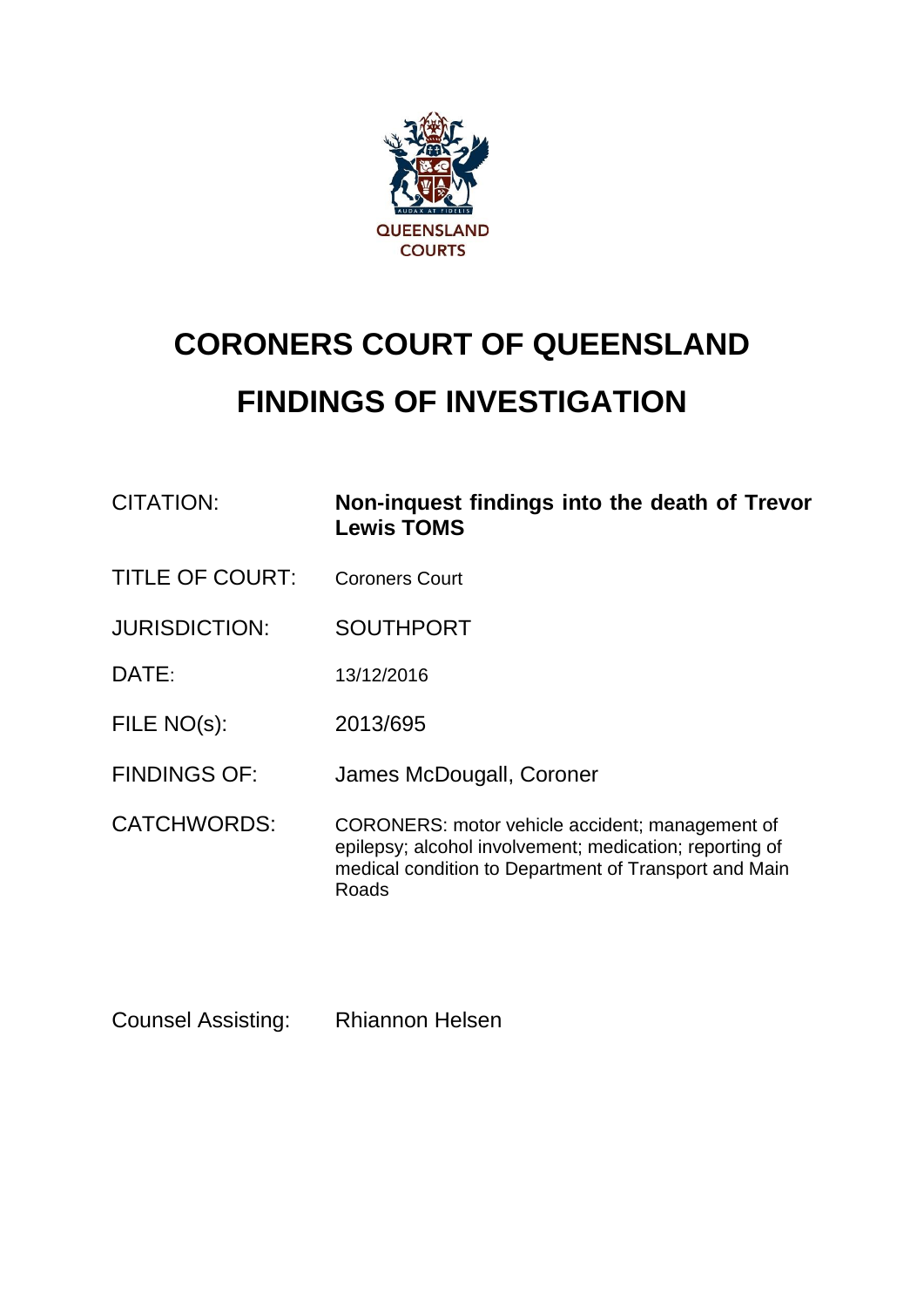# Contents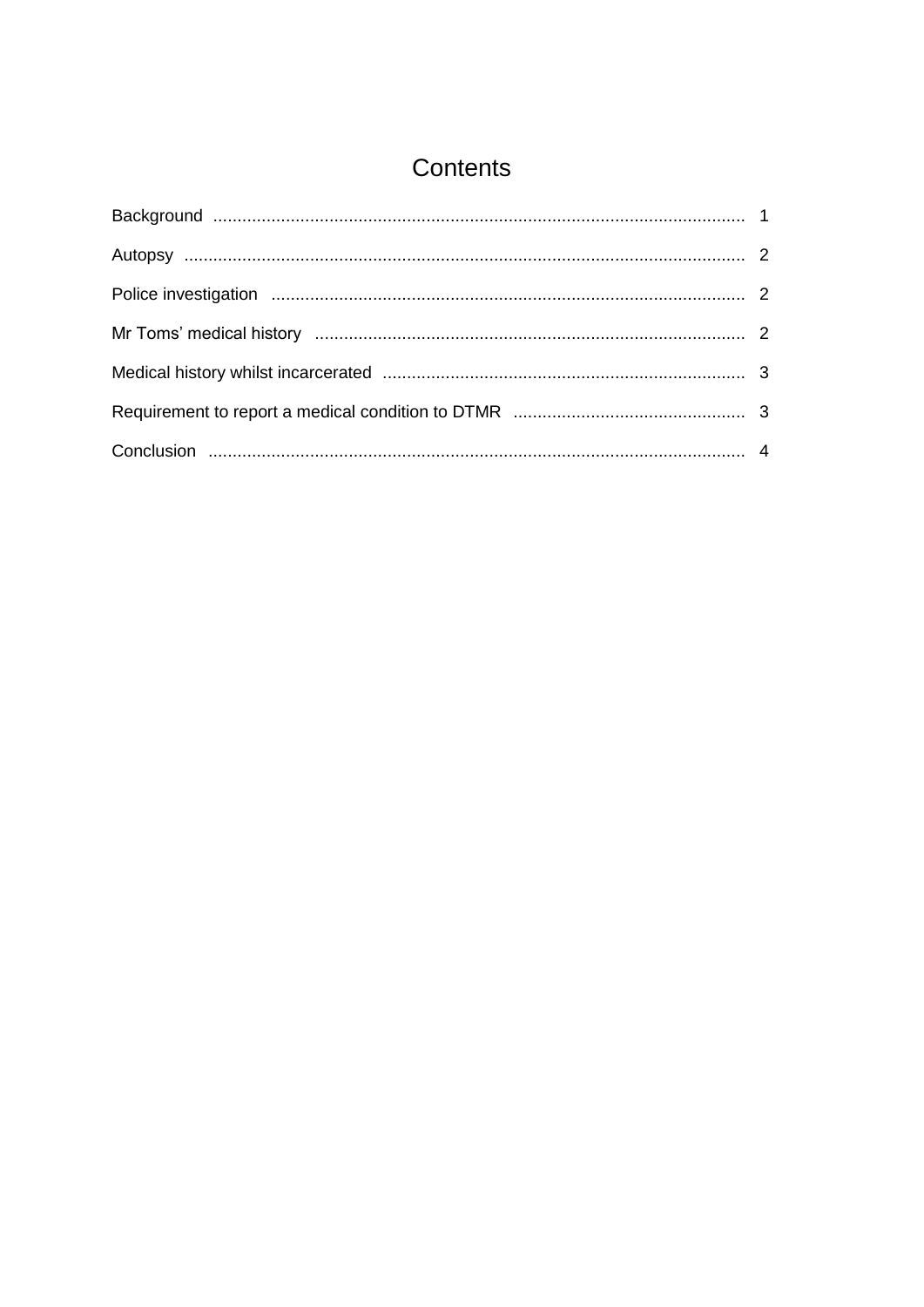# <span id="page-2-0"></span>**Background**

Trevor Lewis Toms was 47 years old. He lived at Unit 92/672-718 Nerang-Broadbeach Road, Carrara. He had suffered from epilepsy for about 15 years. This was managed by the prescription medication Epilim (sodium valproate).

Mr Toms had served 21 years in prison for serious sexual offences. He was released in 2006 and placed on a strict Supervision Order pursuant to the *Dangerous Prisoners (Sexual Offenders) Act* (DPSOA) *2003*. He was returned to prison for a short period in 2009 before being released in December of 2009. He was being managed in the community by specialist staff from the High Risk Offender Management Unit. In November 2011 his Supervision Order under the DPSOA ceased.

At about 9:30pm on 22 February 2013, Mr Toms was involved in a two vehicle motor vehicle collision on the Mount Lindesay Highway at Beaudesert. After a meal at the Beaudesert RSL, Mr Toms left the premises at about 9:20pm in his red Toyota Camry. He was said to be in good spirits. For reasons unknown, Mr Toms drove away from Beaudesert along the Mount Lindesay Highway. The Mount Lindesay Highway is a straight, bi-directional single flow roadway separated by a marked unbroken centre line. The speed limit for the roadway is 100 kilometres per hour. There are gravel shoulders on either side of the roadway, as well as a deep drop off on the western side. Rural properties line either side of the roadway. The area is very dark and there is no street lighting.

According to witnesses, Mr Toms' vehicle was seen to drive up 'quite quickly' behind another vehicle driven by Mr NCG travelling in the same direction. After straddling the centre line for a short time, Mr Toms was seen to overtake Mr NCG's vehicle and accelerate heavily as he pulled away. Mr Toms continued to drive on the incorrect side of the road at speed, making no attempt to return to the correct lane. According to Mr NCG, Mr Toms' vehicle appeared to be well-controlled and continued driving in a straight line.

Mr DB and his wife, Mrs SB were travelling in the opposite direction along the Mount Lindesay Highway towards Beaudesert in their Nissan Patrol four-wheel drive. There were no vehicles directly in front of or behind them. Mr DB recalls seeing lights from a vehicle (Mr NCG's vehicle) approaching in the opposite direction, which appeared to be a fair distance away. He then saw another vehicle (Mr Toms' vehicle) approaching, which seemed to be travelling in his lane; that is on the incorrect side of the roadway. Mr DB assumed that the vehicle was in the process of overtaking. He thought this was dangerous and recalls saying to his wife *'What's this idiot doing?'* According to Mr DB, he does not recall seeing the headlights of Mr Toms' vehicle at any time except when he initially appeared to be overtaking Mr NCG's vehicle. A short time later, Mr Toms collided head-on with Mr DB's vehicle.

Mr DB recalls that Mr Toms' vehicle suddenly appeared in his headlights and he did not have sufficient time to brake or change his position on the roadway. Shortly prior to the collision, Mr NCG stopped his vehicle and called 000 for assistance.

<span id="page-2-1"></span>Mr Toms suffered multiple injuries as a result of the collision and was pronounced deceased at the scene. Mr DB and Mrs SB also suffered extensive serious injuries and were transported to Royal Brisbane Hospital and Princess Alexandra Hospital respectively. They each underwent surgery for treatment of broken bones and serious internal injuries.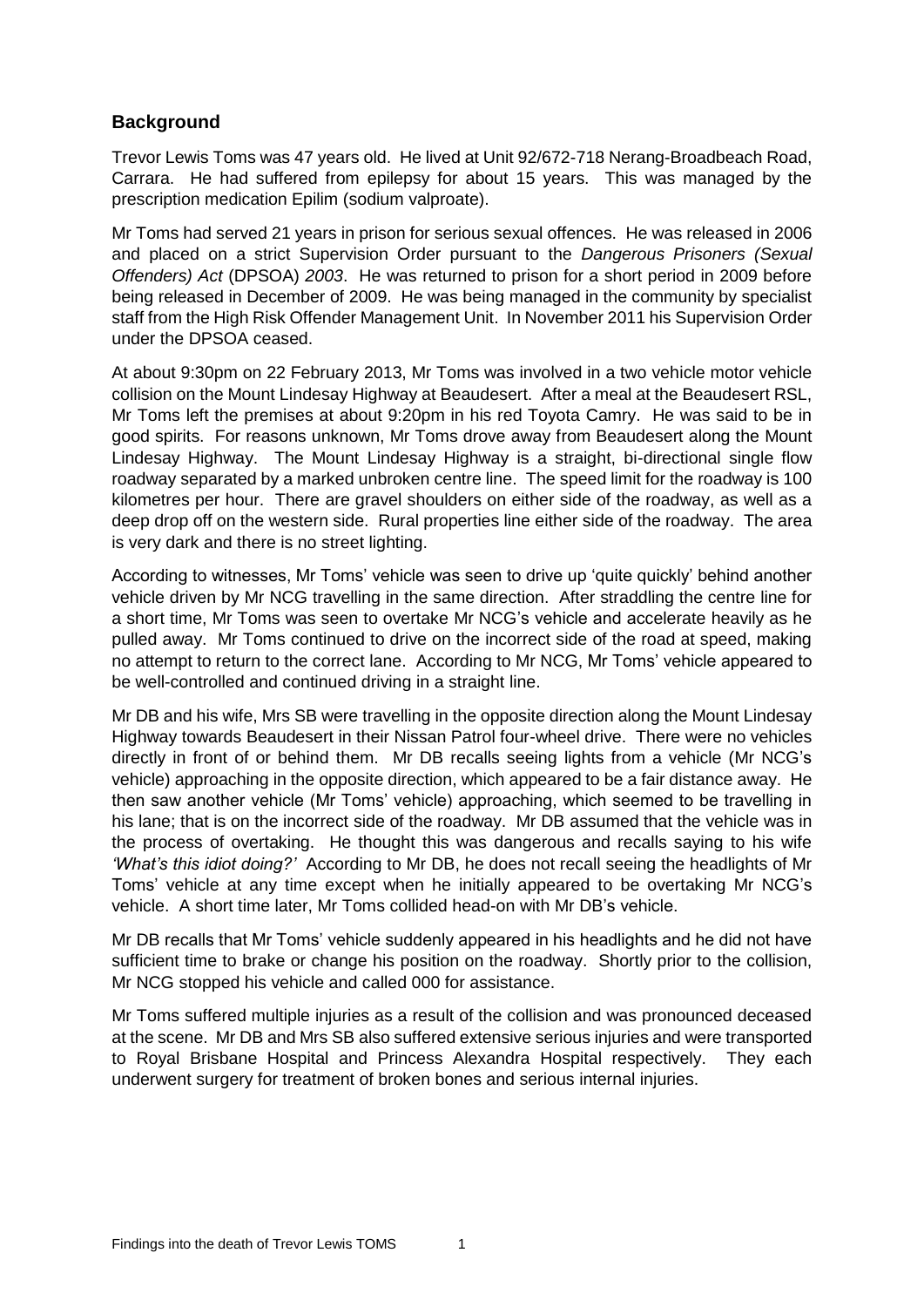## **Autopsy**

An external and partial internal autopsy was performed on 26 February 2013. This included a number of histology and toxicology tests.

Extensive major injuries were found at autopsy which included severe comminution of the skull with severe laceration of the brain, multiple long bone fractures of the limbs, rib fractures, spinal fractures and lacerations of the heart, aorta, liver and spleen. Toxicology tests showed a blood alcohol level of 0.29mg/100mL. Tetrahydrocannabinol (THC) and its metabolite were also detected on analysis.

The cause of Mr Toms' death was found to be multiple injuries due to or as a consequence of a motor vehicle accident.

A Forensic Medical Officer was asked to comment on Mr Toms' blood alcohol reading. The Forensic Medical Officer commented that as the blood was taken from Mr Toms' chest cavity and that he had ruptured his stomach and liver, it is likely the blood alcohol concentration had been contaminated by the content of liver and stomach. However, the Forensic Medical Officer commented that in any event, Mr Toms' alcohol level was significantly high.

#### <span id="page-3-0"></span>**Police Investigation**

The accident was investigated by officers of the Logan Forensic Crash Unit. They found that there was no evidence of the involvement of any other motor vehicles apart from Mr Toms' vehicle and Mr DB's four-wheel drive. The investigation found that both vehicles were in reasonable mechanical condition and they had no features that in any way contributed to the cause of the accident.

#### <span id="page-3-1"></span>**Mr Toms' Medical History**

In May 2012 Mr Toms became a patient of Dr S at Nerang. According to medical records, Mr Toms consulted Dr S on eight occasions prior to his death. During the initial consultation on 15 May 2012 Mr Toms told Dr S that he was taking Epilim and Nexium for epilepsy.

During the final consultation on 9 January 2013 Mr Toms told Dr S that he had experienced two seizures since his previous visit in December 2012. This was the first time Mr Toms had told Dr S that he had suffered from seizures. It was Dr S's understanding that Mr Toms' epilepsy was well managed with medication. Dr S subsequently advised Mr Toms not to drive until further advised by him. He requested Mr Toms return to the surgery in a week to review his condition and undertake a pathology test to measure the medication level in his blood. Despite this request, Mr Toms did not return to see Dr S prior to his death. Pathology tests revealed a low level of Epilim in Mr Toms' blood. This suggested Mr Toms may not have been taking his epilepsy medication as prescribed.

According to Mr Toms' friend, Ms ET, who provided support to him as a Chaplain when he was incarcerated, he had suffered from epilepsy for which he took medication. He told Ms ET that he had suffered seizures while in prison.

Following Mr Toms' release from prison in 2009, Ms ET remained in constant contact with him, providing support and assistance.

In November 2012, Ms ET recalls that she witnessed Mr Toms having a seizure whilst at her residence. During this seizure, which lasted for around two minutes, Mr Toms appeared dazed and was mumbling unrecognisable words. He did not respond to words and had no recollection of what had occurred afterwards.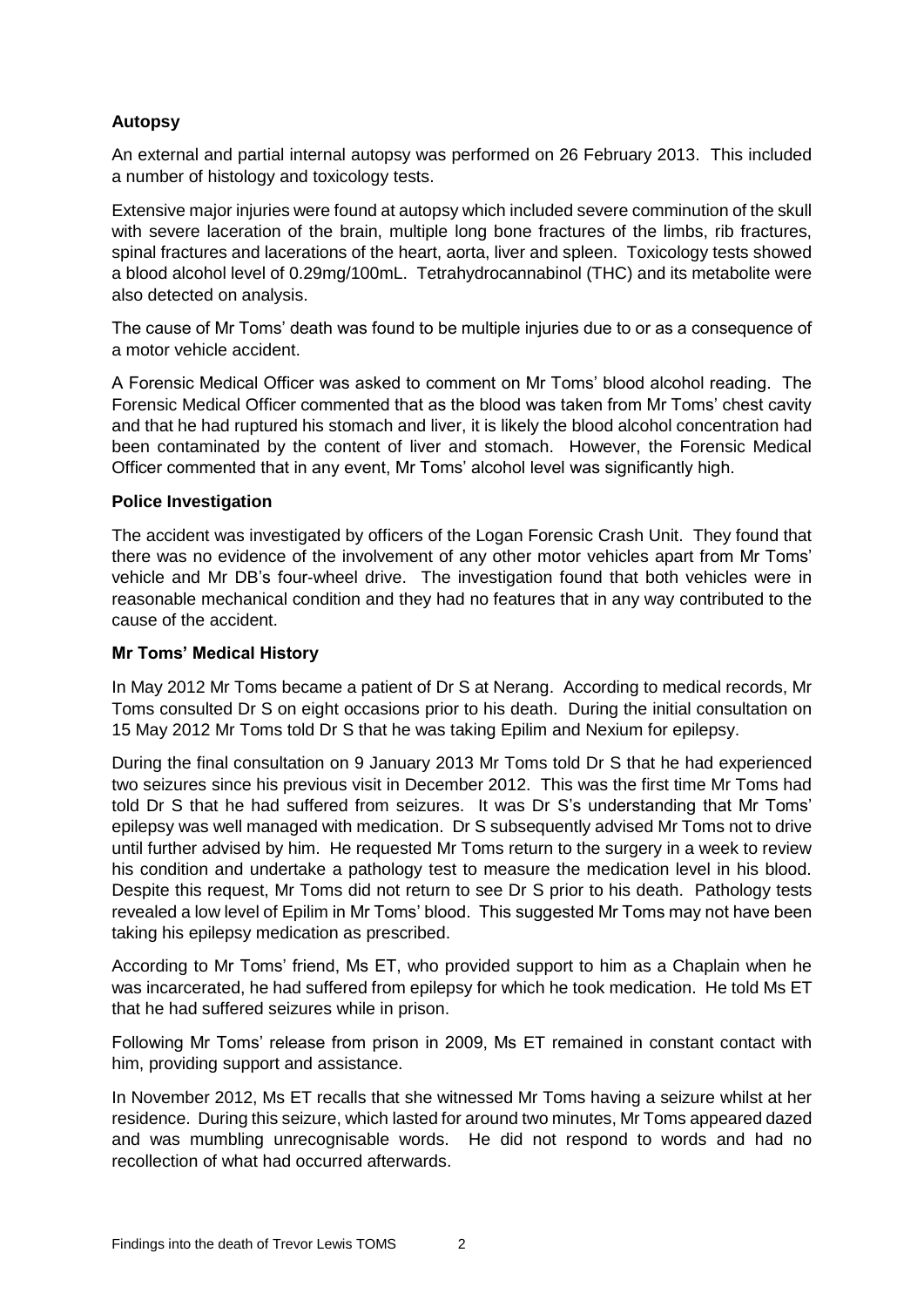In January 2013, Ms ET recalls that Mr Toms had another seizure while at her residence, during which his head was turning from side to side and he was staring upwards. This episode lasted for a couple of minutes.

On 24 January 2013, Mr Toms was driving Ms ET when he had another seizure. On this occasion Mr Toms appeared dazed and was looking up whilst his head was moving from side to side. Without success, Ms ET shouted and shook him in an attempt to get him to respond. During this time his hands were on the steering wheel and the vehicle accelerated as it veered to the right. Ms ET attempted to steer the vehicle, managing to correct it so that it was travelling straight. After a short time Mr Toms came to and took control of the vehicle. He had no recollection of what had occurred. Ms ET told Mr Toms he needed to see his doctor for treatment of his condition.

On 27 January 2013, Mr Toms reportedly had another seizure whilst he was a passenger in Ms ET's vehicle. On each of the occasions he had seizures while in Ms ET's company, it had been after a very busy day and Mr Toms was tired.

#### <span id="page-4-0"></span>**Medical history whilst incarcerated**

Queensland Corrective Services records confirm that Mr Toms was medically assessed upon his admission to Brisbane Correctional Centre in January 2009. It was noted that he suffered a 'seizure disorder' which dated back to 1998. He reportedly suffered an episode eight weeks prior to his incarceration, before which he had not had an event for the past four and a half years. Records from the Numinbah Correctional Centre where he had served a period of imprisonment between July 2001 and March 2006 suggest that he had experienced a number of seizures which were attributed to welding flash. His episodes were said to have been predominantly at night and involved tongue and mouth biting, as well as falls out of bed.

He was prescribed Epilim 100mg nocte (sodium valproate) to manage his condition. Throughout his incarceration, records suggest that Mr Toms consistently took his epilepsy medication as prescribed. His sodium valproate levels were tested on 9 February 2009 and found to be in the therapeutic range.

Upon release from prison in 2009 Mr Toms was provided with relevant discharge information to present to his general practitioner and he was given a seven day supply of his medication.

While being managed on a DPSOA order between 2006 until 2011 there was no indication that Mr Toms was not compliant with his epilepsy medication. The only seizure he reportedly suffered during this time was on 24 May 2011 when he sought treatment from Royal Brisbane Hospital. Following this event his licence was 'suspended' by his treating medical practitioner during which he utilised public transport.

### <span id="page-4-1"></span>**Requirement to report a medical condition to DTMR**

Following the inquest into the circumstances of the death of Jet Rowland, DTMR made a number of legislative changes to the medical condition reporting requirements for Queensland drivers.

Queensland driver licence holders are now required to promptly tell DTMR of a long-term or permanent condition, such as epilepsy, which is likely to adversely affect their ability to drive safely. Drivers are required to advise DTMR as soon as a condition develops, or if there will be a long-term increase to an existing condition. Furthermore, when applying for a Queensland driver's licence, applicants are required to disclose if they suffer from a medical condition that may adversely affect their ability to drive a car safely. A medical certificate may then be required confirming a person's fitness to drive. If a person does not report an